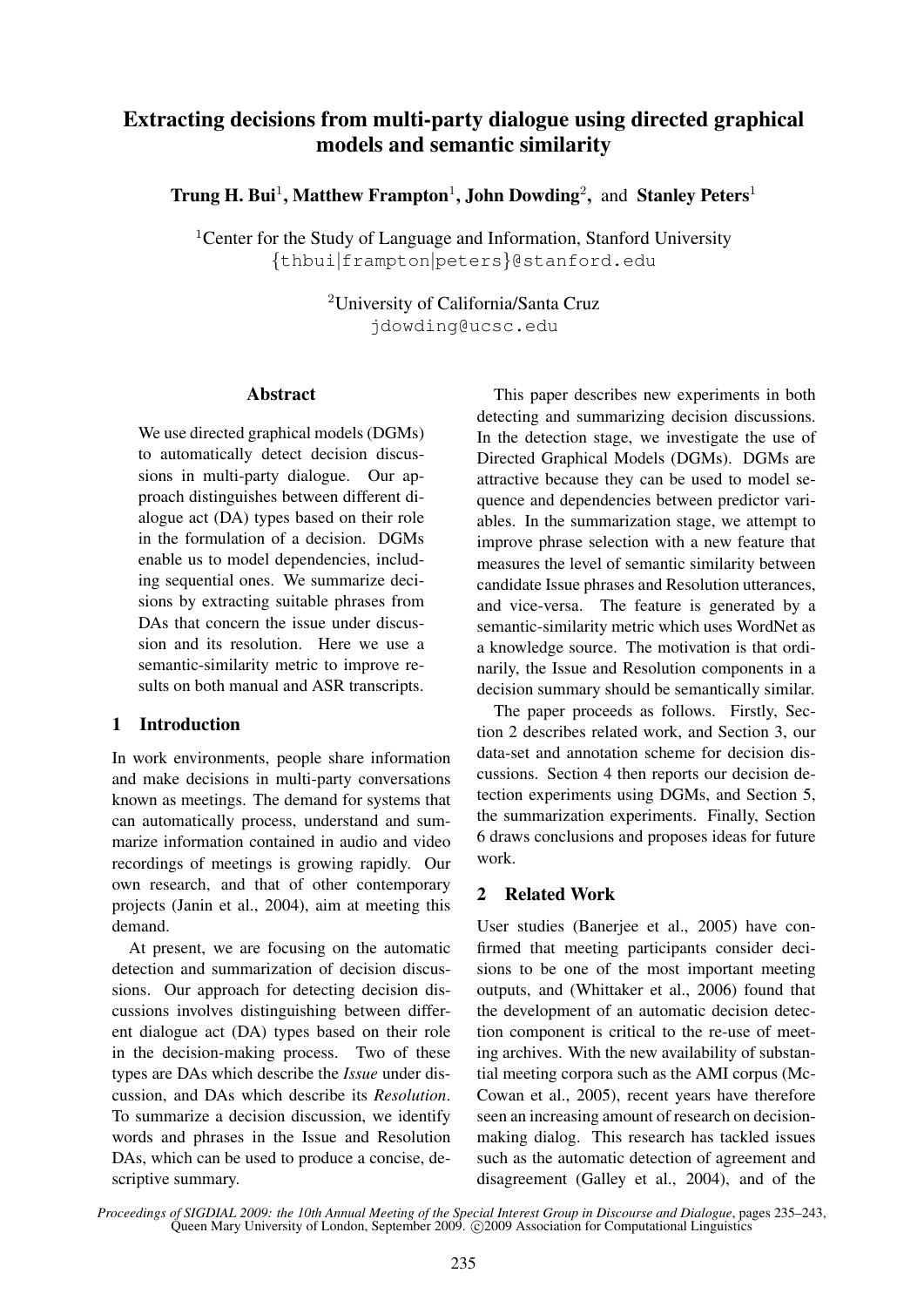level of involvement of conversational participants (Gatica-Perez et al., 2005). In addition, (Verbree et al., 2006) created an argumentation scheme intended to support automatic production of argument structure diagrams from decision-oriented meeting transcripts. As yet, there has been relatively little work which specifically addresses the automatic detection and summarization of decisions.

Decision discussion detection: (Hsueh and Moore, 2007) used the AMI Meeting Corpus, and attempted to automatically identify DAs in meeting transcripts which are "decision-related". For each meeting, two manually created summaries were used to judge which DAs were decisionrelated: an extractive summary of the whole meeting, and an abstractive summary of its decisions. Those DAs in the extractive summary which support any of the decisions in the abstractive summary were manually tagged as decision-related. (Hsueh and Moore, 2007) then trained a Maximum Entropy classifier to recognize this single DA class, using a variety of lexical, prosodic, DA and conversational topic features. They achieved an F-score of 0.35.

Unlike (Hsueh and Moore, 2007), (Fernández et al., 2008b) made an attempt at modelling the structure of decision-making dialogue. The authors designed an annotation scheme that takes account of the different roles which utterances can play in the decision-making process—for example it distinguishes between DDAs (decision DAs) which initiate a discussion by raising an issue, those which propose a resolution, and those which express agreement for a proposed resolution. The authors annotated a portion of the AMI corpus, and then applied what they refer to as "hierarchical classification". Here, one *sub-classifier* per DDA class hypothesizes occurrences of that DDA class, and then based on these hypotheses, a *super-classifier* determines which regions of dialogue are decision discussions. All of the classifiers, (sub and super), were linear kernel binary Support Vector Machines (SVMs). Results were better than those obtained with (Hsueh and Moore, 2007)'s approach—the F1-score for detecting decision discussions in manual transcripts was .58 *vs.* .50. Note that (Purver et al., 2007) had previously pursued the same basic approach as (Fernández et al., 2008b) in order to detect action items.

In this paper, we build on the promising results

of (Fernández et al., 2008b), by using Directed Graphical Models (DGMs) in place of SVMs. DGMs are attractive because they provide a natural framework for modelling sequence and dependencies between variables including the DDAs. We are especially interested in whether DGMs better exploit non-lexical features. (Fernández et al., 2008b) obtained much more value from lexical than non-lexical features (and indeed no value at all from prosodic features), but lexical features have disadvantages. In particular, they can be domain specific, increase the size of the feature space dramatically, and deteriorate more than other features in quality when ASR is poor.

Decision summarization: Recent years have seen research on spoken dialogue summarization (e.g. (Zechner, 2002)). Most has attempted to generate summaries of full dialogues, but some very recent research has focused on specific dialogue events, namely action items (Purver et al., 2007), and decisions (Fernández et al., 2008a).

(Fernández et al., 2008a) used the DDA annotation scheme mentioned above, and began by extracting the DDAs which raise issues or provide accepted resolutions. Only manual transcripts were used and the DDAs were extracted by hand rather than automatically. The next step was to parse each DDA with a general rule-based parser (Dowding et al., 1993), producing multiple short fragments rather than one full utterance parse. Then, for each DDA, an SVM regression model used various features (including parse, semantic and lexical features) to select the fragment which was most likely to appear in a gold-standard extractive decision summary. The entire manual utterance transcriptions were used as the baseline, and although the SVM's precision was high, it was not enough to offset the baseline's perfect recall, and so its F-score was lower. The "Oracle", which always chooses the fragment with the highest F1 score produced very good results. This motivates deeper investigation into how to improve the fragment/parse selection phase, and so we assess the usefulness of a semantic-similarity feature for the SVM. We conduct experiments with ASR as well as manual transcripts.

# 3 Data

For the experiments reported in this study, we used 17 meetings from the AMI Meeting Corpus (Mc-Cowan et al., 2005), a freely available corpus of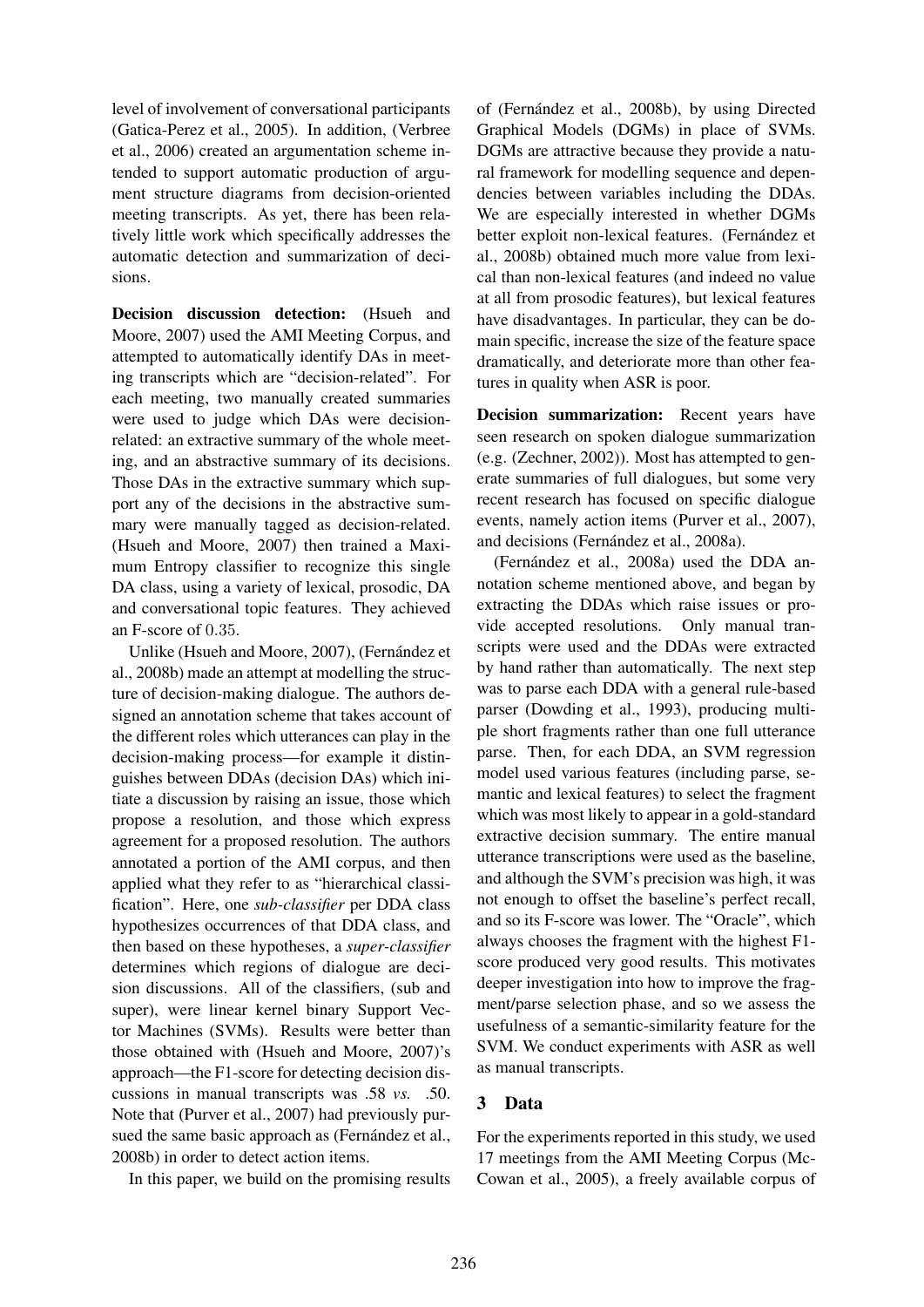multi-party meetings with both audio and video recordings, and a wide range of annotated information including DAs and topic segmentation. Conversations are in English, but some participants are non-native English speakers. The meetings last around 30 minutes each, and are scenariodriven, wherein four participants play different roles in a company's design team: *project manager*, *marketing expert*, *interface designer* and *industrial designer*.

#### 3.1 Modelling Decision Discussions

We use the same annotation scheme as (Fernández et al., 2008b) to model decision-making dialogue. As stated in Section 2, this scheme distinguishes between a small number of DA types based on the role which they perform in the formulation of a decision. Apart from improving the initial detection of decision discussions (Fernández et al., 2008b), such a scheme also aids their subsequent summarization, because it indicates which utterances contain particular types of information.

The annotation scheme is based on the observation that a decision discussion contains the following main structural components: (a) a topic or issue requiring resolution is raised, (b) one or more possible resolutions are considered, (c) a particular resolution is agreed upon and so becomes the decision. Hence the scheme distinguishes between three main decision dialogue act (DDA) classes: *issue* (*I*), *resolution* (*R*), and *agreement* (*A*). Class *R* is further subdivided into *resolution proposal* (*RP*) and *resolution restatement* (*RR*). *I* utterances introduce the topic of the decision discussion, examples being *"Are we going to have a backup?"* and *"But would a backup really be necessary?"* in Dialogue 1. On the other hand, *R* utterances specify the resolution which is ultimately adopted as the decision. *RP* utterances propose this resolution (e.g. *"I think maybe we could just go for the kinetic energy. . . "*), while *RR* utterances close the discussion by confirming/summarizing the decision (e.g. *"Okay, fully kinetic energy"*) . Finally, *A* utterances agree with the proposed resolution, signalling that it is adopted as the decision, (e.g. *"Yeah"*, *"Good"* and *"Okay"*). Note that an utterance can be assigned to more than one DDA class, and within a decision discussion, more than one utterance can be assigned to the same DDA class.

We use both manual and ASR one-best tran-

scripts<sup>1</sup> in the experiments described here. DDA annotations were first made on the manual transcripts, and then transferred onto the ASR transcripts. Inter-annotator agreement was satisfactory, with kappa values ranging from .63 to .73 for the four DDA classes. Due to different segmentation, the manual and ASR transcripts contain a total of 15,680 and 8,357 utterances respectively, and on average, 40 and 33 DDAs per meeting. Hence DDAs are slightly less sparse in the ASR transcripts: for all DDAs, 6.7% *vs.* 4.3% of the total number of utterances, for *I*, 1.6% *vs.* 0.9%, for *RP*, 2% *vs.* 1%, for *RR*, 0.5% *vs.* 0.4%, and for *A*, 2.6% *vs.* 2%.

- (1) A: Are we going to have a backup? Or we do just–
	- B: But would a backup really be necessary?
	- A: I think maybe we could just go for the
	- kinetic energy and be bold and innovative. C: Yeah.
	- B: I think– yeah.
	- A: It could even be one of our selling points.
	- C: Yeah –*laugh*–.
	- D: Environmentally conscious or something.
	- A: Yeah.
	- B: Okay, fully kinetic energy.

D: Good.<sup>2</sup>

## 4 Decision Discussion Detection using Directed Graphical Models

A directed graphical model (DGM) *M*, (see Murphy (2002)), is a directed acyclic graph consisting of nodes which represent random variables, arcs which represent dependencies among these variables, and a probability distribution  $P$  over the variables. Let  $X = \{X_1, X_2, ..., X_n\}$  be a set of random variables that are associated with nodes in a DGM and  $Pa(X_i)$  be parents of  $X_i$ . The probability distribution of the model  $M$  satisfies:

$$
P(X_1, X_2, ..., X_n) = \prod_{i=1}^n (P(X_i) | Pa(X_i))
$$

When a DGM is used as a classifier, the goal is to correctly infer the value of the class node  $X_c \in \mathbf{X}$ given a vector of values for the observed node(s)

<sup>&</sup>lt;sup>1</sup>We used SRI's Decipher for which (Stolcke et al., 2008) reports a word error rate of 26.9% on AMI meetings.

 $2$ This example was extracted from the AMI dialogue ES2015c and has been modified slightly for presentation purposes.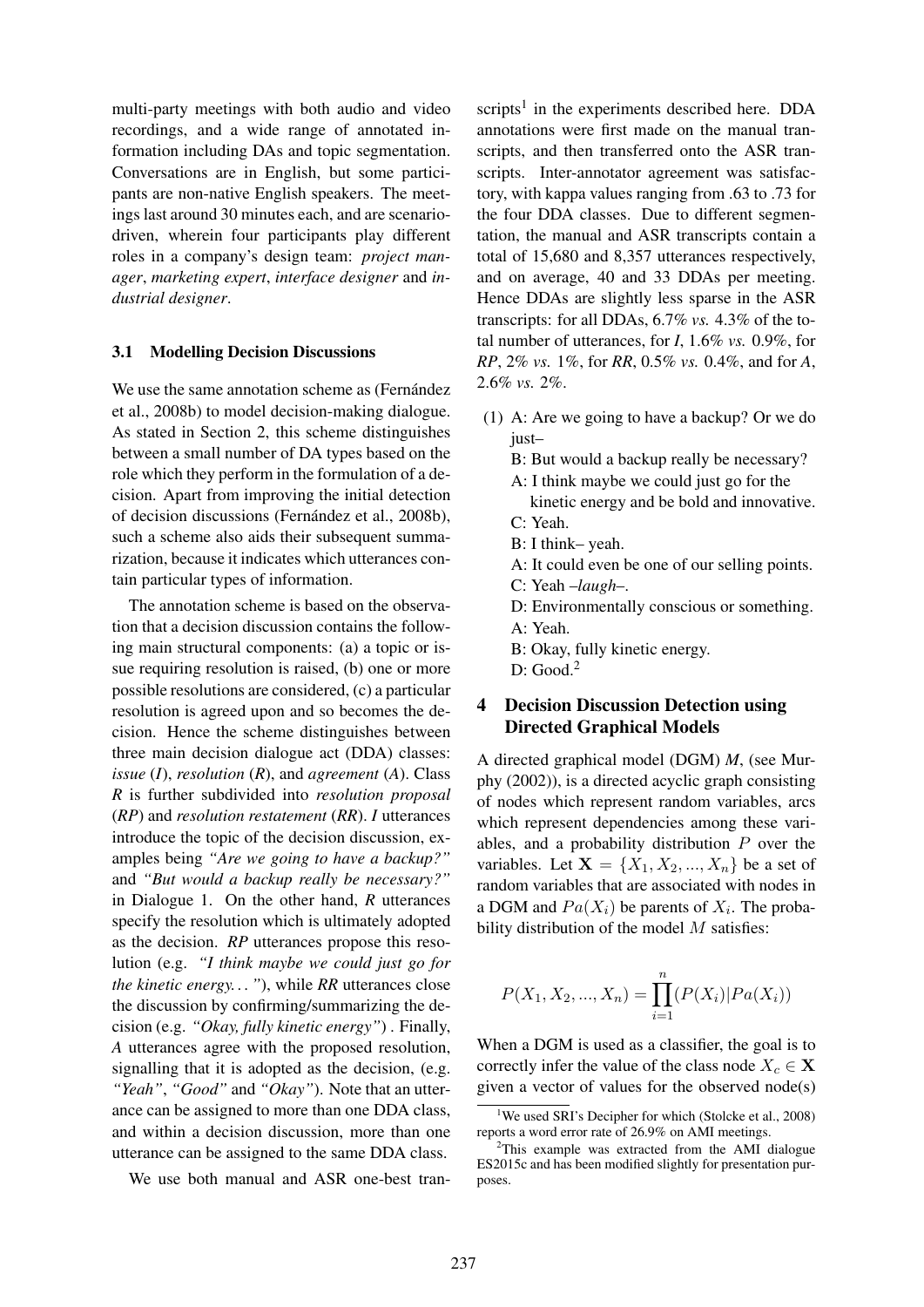$X_o \subseteq \mathbf{X} \setminus X_c$ . This is done by using M to find the value of  $X_c$  which gives the highest conditional probability  $P(X_c|X_o)$ .

To detect each individual DDA class, we examined the four simple DGMs in Figure 1 (see Appendix). The DDA node is binary where value 1 indicates the presence of a DDA and 0 its absence. The evidence node (E) is a multidimensional vector of observed values of nonlexical features. These include utterance features (UTT) such as length in words, duration in milliseconds, position within the meeting (as percentage of elapsed time), manually annotated dialogue act (DA) features<sup>3</sup> such as *inform*, *assess*, *suggest*, and prosodic features (PROS) such as energy and pitch. These features are the same as the nonlexical features used by Fernández et al. (2008b). The hidden component node (C) represents the distribution of observable evidence  $E$  as a single Gaussian in the *-sim* models, and a mixture in the *-mix* models. For the -mix models, the number of Gaussian components is hand-tuned during the training phase.

More complex models are constructed from the four simple models in Figure 1 to allow for dependencies between different DDAs. For example, the model in Figure 2 (see Appendix) generalizes Figure 1c with arcs connecting the DDA classes based on analysis of the annotated AMI data.

#### 4.1 Experiments

The DGM classifiers in Figures 1 and 2 were implemented in Matlab using the BNT software<sup>4</sup>. Since the current BNT version does not support multiple time series training for fully observable Dynamic Bayesian Networks (DBNs), we extended the software for training models using this structure (e.g., Figure 1c and Figure 2).

A DGM classifier is considered to have hypothesized a DDA if the marginal probability of its DDA node is above a hand-tuned threshold. We tested the DGMs on manual and ASR transcripts in a 17-fold cross-validation, and evaluated their performance on both a per-utterance basis, and also with the same lenient-match metric as Fernández et al. (2008b). This allows a margin of 20 seconds preceding and following a hypothesized DDA, and so we refer to it as the 40 second metric. In addition, we hypothesized decision discussion regions using the DGM output and the following two simple rules:

- A decision discussion region begins with an *Issue* DDA.
- A decision discussion region contains at least one *Issue* DDA and one *Resolution* DDA.

To evaluate the accuracy of these hypothesized regions, like Fernández et al. (2008b), we divided the dialogue into 30-second windows and evaluated on a per window basis.

#### 4.2 Results

Tables 1 and 2 show the F1-scores for each DGM when using the best feature sets (I: UTT+DA+PROS, RP: UTT+DA, RR: UTT, A: UTT+DA). The BN-mix model gives the highest F1-score for *A* on both evaluation metrics, and the DBN-mix model, the highest for *I*, *RP*, and *RR*, but there are no statistically significant differences between any of the alternative DGMs.

| Classifier | $\perp$ | <b>RP</b> | RR. | $\mathsf{A}$ |
|------------|---------|-----------|-----|--------------|
| BN-mix     | .09     | .09       | .04 | .19          |
| DBN-mix    | .16     | .14       | .05 | .17          |
| BN-sim     | .12     | .09       | .04 | .17          |
| DBN-sim    | .15     | .11       | .04 | .16          |

Table 1: F1-score (per utterance) of the DGMs using the best combination of non-lexical features.

| Classifier    | $\perp$ | R <sub>P</sub> | RR. | A   |
|---------------|---------|----------------|-----|-----|
| $BN-mix$      | .19     | .24            | .07 | .38 |
| DBN-mix       | .27     | .24            | .07 | .32 |
| <b>BN-sim</b> | .23     | .22            | .06 | .36 |
| DBN-sim       | .25     | .22            | .06 | .31 |

Table 2: F1-score (40 seconds) of the DGMs using the best combination of non-lexical features.

To determine whether modeling dependencies between DDAs improves performance, we experimented with the DGMs that are generalized from the DBN-sim (Figure 2) and DBN-mix models. The F1-scores did not improve for *I*, *RP*, and *RR*, while for *A*, the DGM generalized from DBN-sim gave a .03 improvement according to the 40 seconds metric, but this was not statistically significant.

For each DDA, Table 3 compares the results of the best DGM and the hierarchical SVM classification method of Fernández et al. (2008b) (see

<sup>&</sup>lt;sup>3</sup>We use the AMI DA annotations. These are only available for manual transcripts.

<sup>4</sup> http://www.cs.ubc.ca/∼murphyk/Software/BNT/bnt.html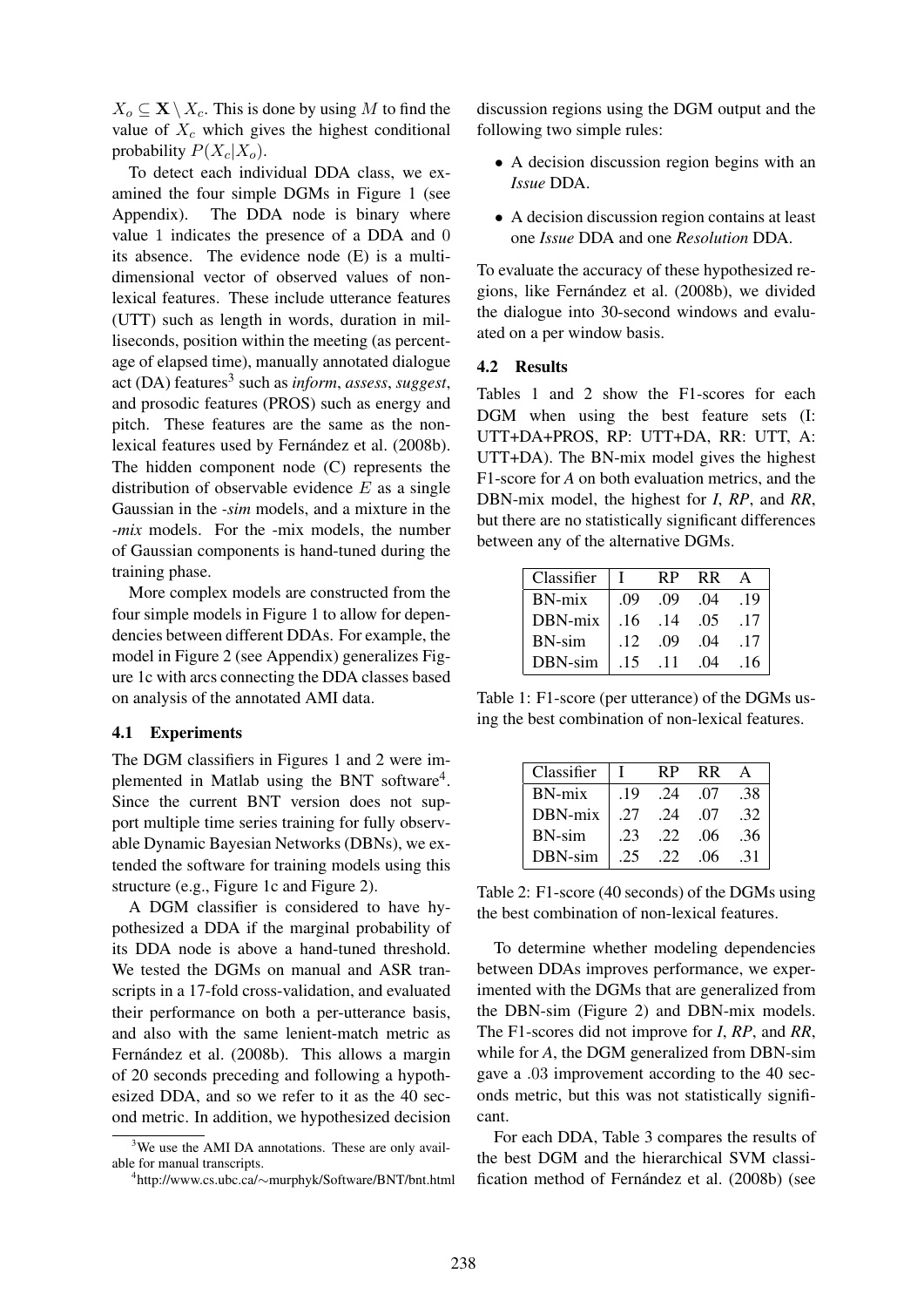Section 2). The DGM performs better for all DDAs on both evaluation metrics ( $p < 0.005$ ). Note that while prosodic features proved useless to SVM classifiers (Fernández et al. (2008b)), with DGMs, they have some predictive power.

|            |            | Per utterance |     |     | 40 seconds |     |     |
|------------|------------|---------------|-----|-----|------------|-----|-----|
| Classifier | <b>DDA</b> | Pr            | Re  | F1  | Pr         | Re  | F1  |
| <b>SVM</b> |            | .03           | .62 | .05 | .04        | .89 | .08 |
| DGM        |            | .11           | .28 | .16 | .20        | .44 | .27 |
| <b>SVM</b> | <b>RP</b>  | .03           | .60 | .07 | .05        | .90 | .10 |
| <b>DGM</b> |            | .09           | .35 | .14 | .16        | .57 | .24 |
| <b>SVM</b> | <b>RR</b>  | .01           | .49 | .02 | .01        | .80 | .03 |
| <b>DGM</b> |            | .02           | .42 | .05 | .04        | .58 | .07 |
| <b>SVM</b> | А          | .05           | .70 | .10 | .07        | .90 | .13 |
| DGM        |            | .13           | .31 | .19 | .29        | .55 | .38 |

Table 3: Performance of the DGM classifier vs. the SVM classifier. Both use the best combination of non-lexical features.

We also generated results without DA features. Here, the best F1-scores for *I*, *RP*, and *A* degrade between .07 and .09 ( $p < 0.05$ ), but they are still higher than the equivalent SVM results with DA features. Since (Fernández et al., 2008b) report that lexical features are the most useful for the SVM classifiers, it will be interesting to see how well the DGMs perform when they use lexical as well as non-lexical features.

Detecting DDAs in ASR transcripts: Table 4 compares the DGM F1-scores when using ASR one-best and manual transcripts. The DGMs perform well on ASR output. For *I* and *RP*, the results on ASR are actually higher, perhaps because the DDAs are less sparse. In the absence of DA features, prosodic features improve the performance for *A* in both sources.

|     | <b>ITTT</b> |     |     | UTT+PROS |    |     |     |     |
|-----|-------------|-----|-----|----------|----|-----|-----|-----|
|     |             | RP  | RR  |          |    | RP  | RR  |     |
| ASR | .20         | .21 | .06 | .24      | 16 | .24 | .07 |     |
| Man | 18          |     | 07  | .27      | 16 | .15 | .05 | .30 |

Table 4: F1-scores (40 seconds) computed using ASR one-best vs. manual transcriptions.

Detecting decision discussion regions: Table 5 shows that according to the 30-second window metric, rule-based classification with DGM output compares well with hierarchical SVM classification (Fernández et al., 2008b). In fact, even when the latter uses lexical as well as non-lexical features, its F1-score is still about the same as the DGM-based classifier. Our future work will involve dispensing with the rule-based approach and designing a DGM which can detect decision discussion regions.

| Classifier | Pr  | Re  | F1  |
|------------|-----|-----|-----|
| <b>SVM</b> |     | .88 |     |
| <b>DGM</b> | .39 | .93 | .55 |

Table 5: Results in detecting decision discussion regions for the SVM super-classifier and rulebased DGM classifier, both using the best combination of non-lexical features.

#### 5 Decision Summarization

We now turn to the task of extracting useful phrases for summarization. Since a summary of a decision discussion should minimally contain the issue under discussion, and its resolution, we leave *Agreement (A)* utterances aside, and concentrate on extracting phrases from *Issues (I)* and *Resolutions (R)*.

Our basic approach is the same taken in (Fernández et al., 2008a): The WCN<sup>5</sup> of each  $I$ and *R* utterance is parsed by the Gemini parser (Dowding et al., 1993) to produce multiple short fragments, and then an SVM regression model uses certain features in order to select the parse that is most likely to match a gold-standard extractive summary. Our work is new in two respects: summarizing from ASR output in addition to manual transcriptions, and using a semantic-similarity feature in the SVM. This new feature is generated using Ted Pedersen's semantic-similarity package (Pedersen, 2002), and is motivated by the fact that ordinarily the *Issue* summary should be semantically similar to the *Resolution* and vice versa.

The next section describes the lexical resources used by Gemini, and Section 5.2, the metric for calculating semantic similarity.

#### 5.1 Open-Domain Semantic Parser

Since human-human spoken dialogue, especially after being processed by an imperfect recognizer, is likely to be highly ungrammatical, we have developed a semantic parser that only attempts to find basic predicate-argument structures of the major phrase types (S, VP, NP, and PP) and has access to a broad-coverage lexicon. To build a broadcoverage lexicon, we used publicly available lexical resources for English, including COMLEX,

<sup>&</sup>lt;sup>5</sup>When using manual transcripts, we create "dummy WCNs": WCNs with a single path.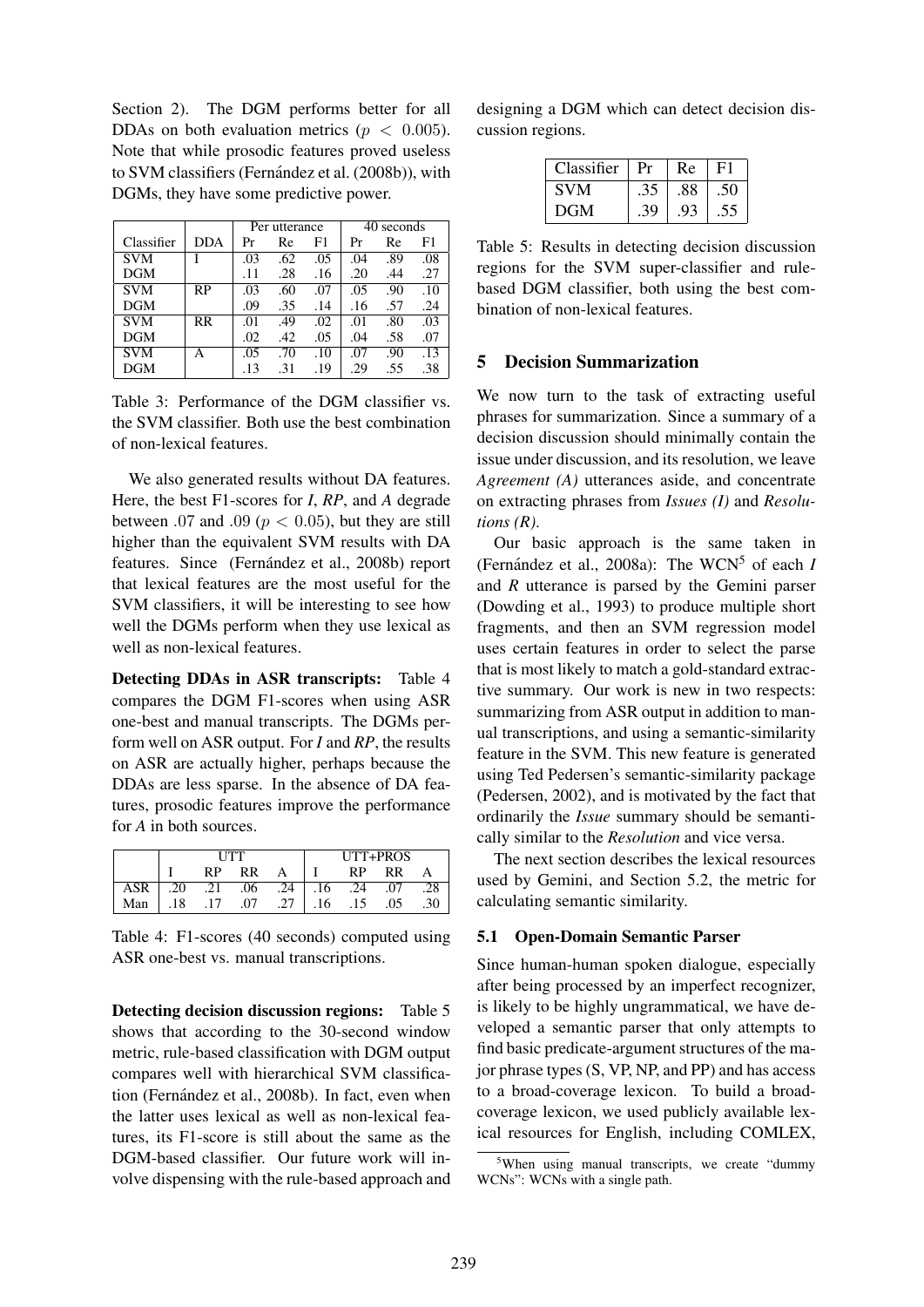VerbNet, WordNet, and NOMLEX.

COMLEX provides detailed syntactic information for the 40k most common words of English, and VerbNet, detailed semantic information for verbs, including verb class, verb frames, thematic roles, mappings of syntactic position to thematic roles, and selection restrictions on thematic role fillers. From WordNet we extracted another 15K nouns and the semantic class information for all nouns. These semantic classes were handaligned to the selectional classes used in Verb-Net, based on the upper ontology of EuroWord-Net. NOMLEX provides syntactic information for event nominalizations, and information for mapping the noun arguments to the corresponding verb syntactic positions.

These resources were combined and converted to the Prolog-based format used in the Gemini framework, which includes a fast bottom-up robust parser in which syntactic and semantic information is applied interleaved. Gemini can compute parse probabilities on the context-free skeleton of the grammar. In the experiments described here these parse probabilities are trained on Switchboard tree-bank data.

### 5.2 Semantic Similarity Metric: Normalized Path Length

Ted Pedersen's semantic similarity package (Pedersen, 2002) can be used to apply a number of different metrics that use WordNet as a knowledge base. The metric used here, *Normalized Path Length* (Leacock and Chodorow, 1998), defines the semantic similarity  $sim$  between words  $w_1$  and  $w_2$  as:

$$
sim_{c_1,c_2} = -\log \frac{len(c_1, c_2)}{2 \times D}
$$
 (1)

where  $c_1$  and  $c_2$  are concepts corresponding to  $w_1$ and  $w_2$ ,  $len(c_1, c_2)$  is the length of the shortest path between them, and  $D$  is the maximum depth of the taxonomy.

#### 5.3 Experiments

Data: For the manual transcripts in our subcorpus, the average length in words of *I* and *R* utterances is 12.2 and 11.9 respectively, and for the ASR, 22.4 and 18.1. To provide a gold-standard, phrases from *I* and *R* utterances in the manual transcriptions were annotated as summaryworthy. The aim was to select those phrases which should appear in an extractive summary, or could be the basis of a generated abstractive summary. As a general guideline, we tried to select the phrase(s) which describe the issue/resolution as succinctly as possible. This does not include phrases which express the speaker's attitude towards the issue/resolution. Dialogue 2 is an example where square brackets indicate which phrases were selected as summary-worthy.

## (2) A:(*I*) So we we're looking at [*sliders for both volume and channel change*] B:(*R*)I was thinking kind of [*just for the volume*]

Regression models: We use *SVMlight* (Joachims, 1999) to learn separate SVM regression models for *Issues* and *Resolutions*. These rank the Gemini parses for each utterance according to their likelihood of matching the gold-standard summary. The top-ranked parse is then entered into the automatically-generated decision summary.

Features: We train the regression models with various types of feature (see Table 6), including properties of the WCN paths, parse, semantic and lexical features. As lexical features are likely to be more domain-specific, and they dramatically increase size of the feature space, we prefer to avoid them if possible.

To generate the semantic-similarity feature for an I/R parse, we compute its semantic similarity with the full transcripts of each of the R/I utterances within the same decision discussion. The feature's value is then equal to the greatest of the resulting semantic-similarity scores. Since Ted Pedersen's package operates on the noun portion of WordNet, we must first extract all of the nouns in the parse/utterance transcription. Next, we form all of the possible pairs containing one noun from the parse, and one from the utterance transcription. Then we compute the semantic similarity for each pair, and take their sum to be the level of semantic similarity between the parse and the utterance transcription. We experimented with averaging rather than summing these scores, but the resulting semantic-similarity feature was less predictive.

Evaluation: The models are evaluated in 10 fold cross-validations using the same metric as (Fernández et al., 2008a): Recall is the total proportion of the gold-standard extractive summary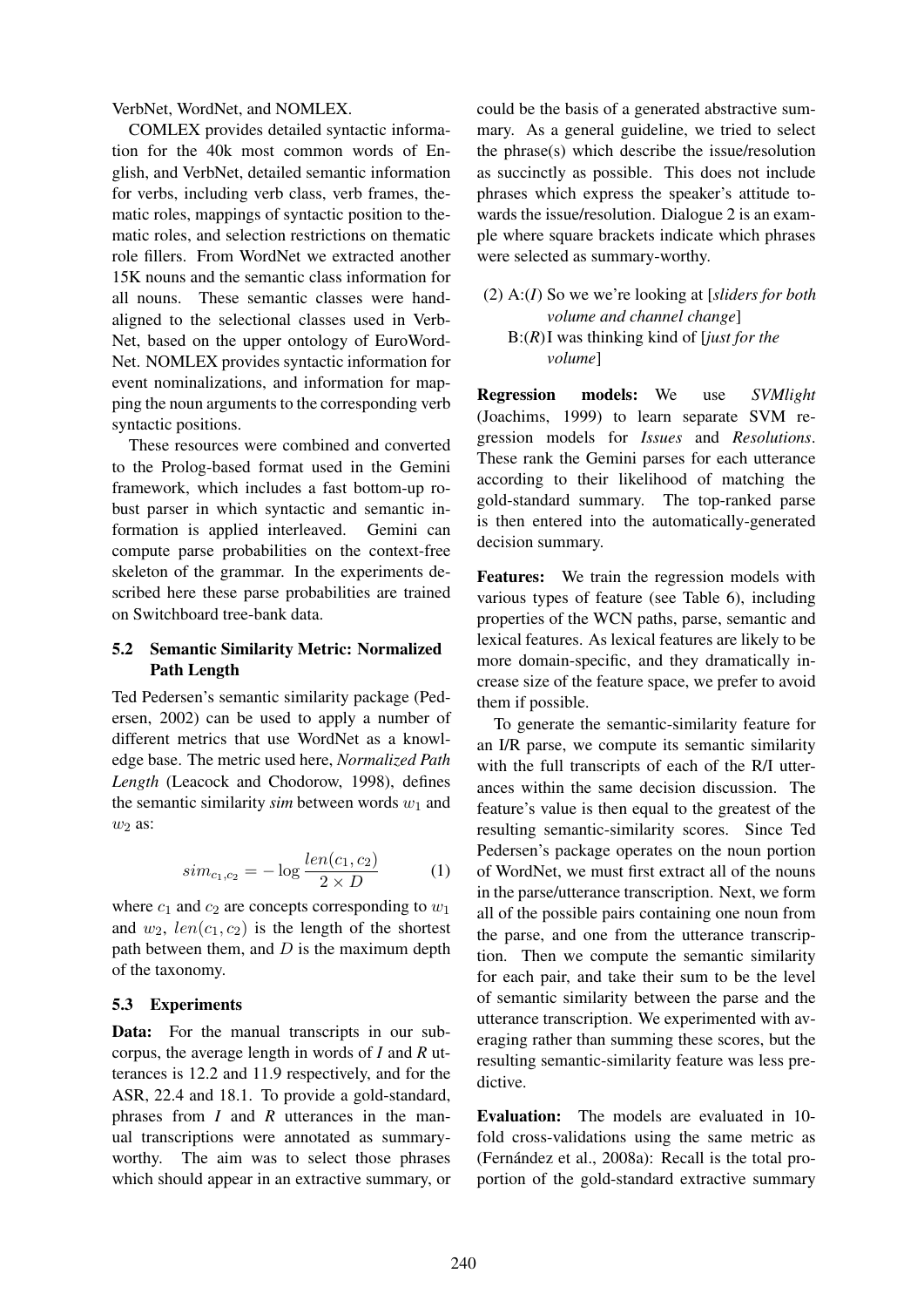| phrase length (WCN arcs)                |
|-----------------------------------------|
| start/end point (absolute & percentage) |
| parse probability                       |
| phrase type (S/VP/NP/PP)                |
| main verb VerbNet class<br>Semantic     |
| head noun WordNet synset                |
| Normalized Path Length                  |
| main verb, head noun                    |
| $Sem-sim$                               |

Table 6: Features for parse fragment ranking

|                 | Issue |     |     | Resolution |     |     |
|-----------------|-------|-----|-----|------------|-----|-----|
|                 | Re    | Pr  | F1  | Re         | Рr  |     |
| Baseline        | 1.0   | 50  | .67 | 1.0        | .60 | .75 |
| Oracle          |       | .96 | .85 | .74        | .99 | .84 |
| WCN, parse, sem | .63   | .69 | .66 | .61        | .66 | .64 |
| $+$ sem-sim     | .65   | .71 | .68 | .64        | .69 | .67 |
| + lexical       | 65    | 67  | .66 | 65         | 70  |     |

Table 7: Parse ranking results for *I* & *R* Utterances using manual transcriptions.

covered by the selected parse; precision is the total proportion of the chosen parse which overlaps with the gold-standard summary. The baseline is the entire transcription, and we also compare to an "oracle" that always chooses a parse with the highest F1-score. Note that we use the extractive summaries from the manual transcriptions as the gold-standard for the evaluation of the results obtained with ASR.

Results and analysis: Results with manual transcriptions are shown in Table 7, and those with ASR, in Table 8. In all cases, when starting with a feature set containing WCN, parse and semantic features, the F1-score is improved by adding the semantic-similarity feature. For *Issues*, the F1 score improves from .66 to .68 with manual transcripts, and from .30 to .32 with ASR. The improvements for *Resolutions* are highly significant: with manual transcripts, the F1 score increases from .64 to .67 ( $p < 0.005$ ), and with ASR, from .33 to .37 ( $p < 0.005$ ). Note that the further addition of lexical features only produces a significant improvement in the case of *I* summarization with ASR.

Compared to the full transcript baseline, we achieve higher F1-scores for *Issues*—.68 *vs.* .67 with manual transcriptions, and .35 *vs.* .31 with ASR—but slightly lower for *Resolutions*. There remains a fairly large gap between our best scores and their corresponding oracles (especially with ASR), and so there may still be potential for substantial improvement.

|                 | <i>Issue</i> |     |     | Resolution |     |     |
|-----------------|--------------|-----|-----|------------|-----|-----|
|                 | Re           | Pr  | F1  | Re         | Рr  |     |
| <b>Baseline</b> |              | .20 | .31 | .80        | .27 | .40 |
| Oracle          | .61          | .87 | .72 | .59        | .91 | .72 |
| WCN, parse, sem | .28          | .33 | .30 | .31        | .35 | .33 |
| $+$ sem-sim     | .30          | .34 | .32 | .35        | .38 | .36 |
| + lexical       | .35          | 35  | .35 |            | .39 | .37 |

Table 8: Parse ranking results for *I* & *R* Utterances using ASR.

#### 6 Conclusions and Future Work

This paper has presented work on the detection and summarization of decision discussions in multi-party dialogue. In the detection experiments, we investigated the use of directed graphical models (DGMs), and found that when using non-lexical features, the DGMs outperform the hierarchical SVM classification method of Fernández et al. (2008b). The F1-score for the four DDA classes increased between .04 and .19  $(p < .005)$ , and for identifying decision discussion regions, by .05. This is encouraging because lexical features have disadvantages—for example they can be domain specific and greatly increase the feature space. In addition, modelling the dependencies between the DDA classes increased performance for *Agreement* utterances, and the DGMs were robust to ASR.

In the summarization experiments, we summarized decision discussions by extracting key words/phrases from their *Issue (I)* and *Resolution (R)* utterances. Each utterance's Word Confusion Network was parsed with an open-domain semantic parser, thus producing multiple candidate phrases, and then an SVM regression model selected one of these phrases to enter into the summary. The experiments here investigated the usefulness of a new SVM feature which measures the level of semantic similarity between candidate *I* parses and *R* utterances, and vice-versa. This feature was generated with a semantic-similarity metric which uses WordNet as a knowledge source. It was found to improve performance with both manual transcripts and ASR, and for *R* summarization, the improvements were highly significant  $(p < .005)$ .

In future work, we plan to integrate lexical features into our DGMs by using a switching Dynamic Bayesian Network similar to that reported in (Ji and Bilmes, 2005). We also plan to extend the decision discussion annotation scheme so that we can try to automatically extract supporting ar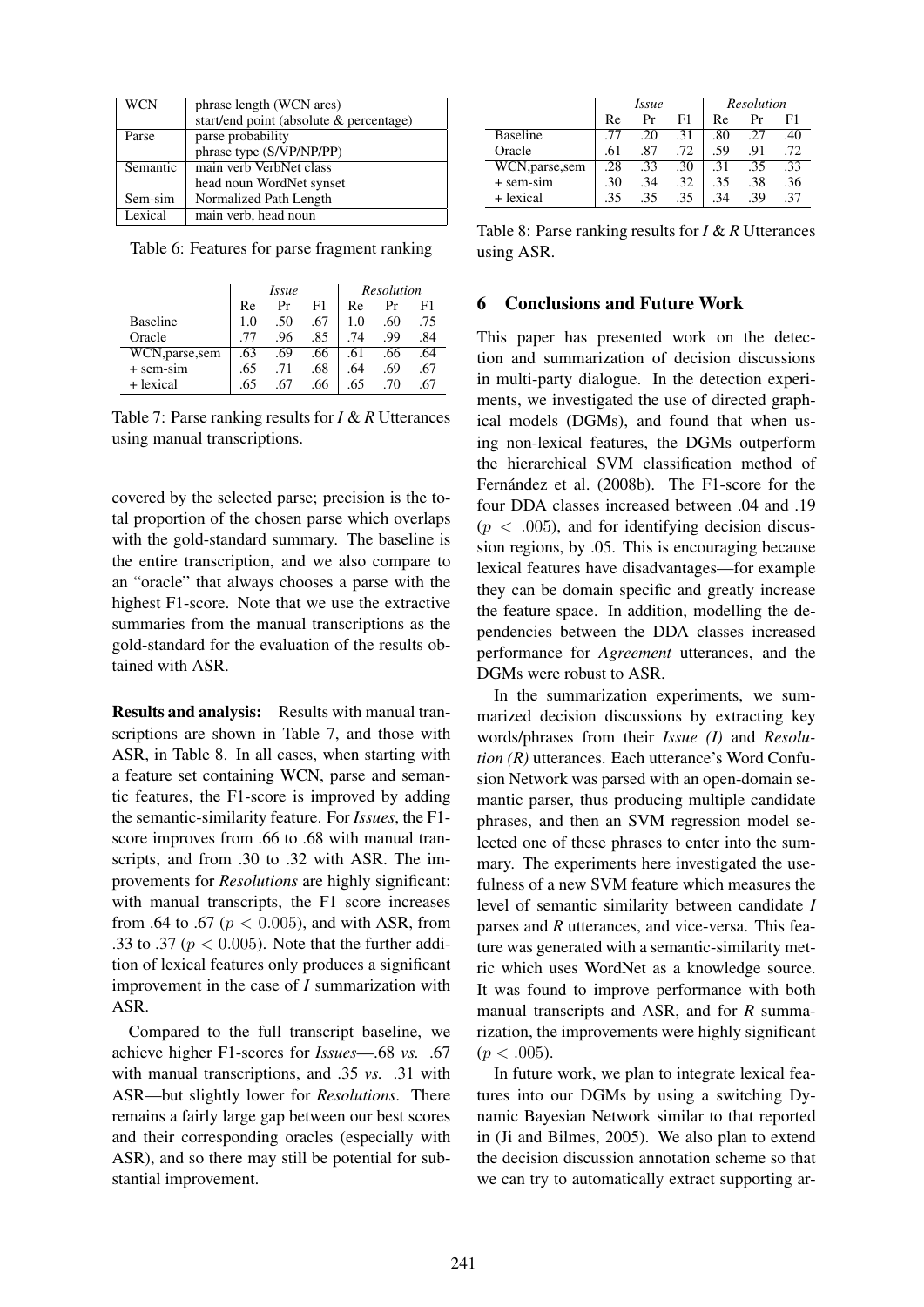guments for decisions.

Acknowledgements This material is based upon work supported by the Defense Advanced Research Projects Agency (DARPA) under Contract No. FA8750-07-D-0185/0004, and by the Department of the Navy Office of Naval Research (ONR) under Grants No. N00014-05-1-0187 and N00014-09-1-0106. Any opinions, findings and conclusions or recommendations expressed in this material are those of the authors and do not necessarily reflect the views of DARPA or ONR.

#### References

- Satanjeev Banerjee, Carolyn Rosé, and Alex Rudnicky. 2005. The necessity of a meeting recording and playback system, and the benefit of topic-level annotations to meeting browsing. In *Proceedings of the 10th International Conference on Human-Computer Interaction*.
- John Dowding, Jean Mark Gawron, Doug Appelt, John Bear, Lynn Cherny, Robert Moore, and Douglas Moran. 1993. GEMINI: a natural language system for spoken-language understanding. In *Proceedings of the 31st Annual Meeting of the Association for Computational Linguistics (ACL)*.
- Raquel Fernández, Matthew Frampton, John Dowding, Anish Adukuzhiyil, Patrick Ehlen, and Stanley Peters. 2008a. Identifying relevant phrases to summarize decisions in spoken meetings. In *Proceedings of Interspeech*.
- Raquel Fernández, Matthew Frampton, Patrick Ehlen, Matthew Purver, and Stanley Peters. 2008b. Modelling and detecting decisions in multi-party dialogue. In *Proceedings of the 9th SIGdial Workshop on Discourse and Dialogue*.
- Michel Galley, Kathleen McKeown, Julia Hirschberg, and Elizabeth Shriberg. 2004. Identifying agreement and disagreement in conversational speech: Use of Bayesian networks to model pragmatic dependencies. In *Proceedings of the 42nd Annual Meeting of the Association for Computational Linguistics (ACL)*.
- Daniel Gatica-Perez, Ian McCowan, Dong Zhang, and Samy Bengio. 2005. Detecting group interest level in meetings. In *Proceedings of ICASSP*.
- Pey-Yun Hsueh and Johanna Moore. 2007. Automatic decision detection in meeting speech. In *Proceedings of MLMI 2007*, Lecture Notes in Computer Science. Springer-Verlag.
- Adam Janin, Jeremy Ang, Sonali Bhagat, Rajdip Dhillon, Jane Edwards, Javier Marcías-Guarasa, Nelson Morgan, Barbara Peskin, Elizabeth Shriberg, Andreas Stolcke, Chuck Wooters, and Britta Wrede.

2004. The ICSI meeting project: Resources and research. In *Proceedings of the 2004 ICASSP NIST Meeting Recognition Workshop*.

- Gang Ji and Jeff Bilmes. 2005. Dialog act tagging using graphical models. In *Proceedings of ICASSP*.
- Thorsten Joachims. 1999. Making large-scale SVM learning practical. In B. Schölkopf, C. Burges, and A. Smola, editors, *Advances in Kernel Methods – Support Vector Learning*. MIT Press.
- Claudia Leacock and Martin Chodorow, 1998. *Word-Net: An Electronic Lexical Database*, chapter Combining local context and WordNet similarity for word sense identification. University of Chicago Press.
- Iain McCowan, Jean Carletta, W. Kraaij, S. Ashby, S. Bourban, M. Flynn, M. Guillemot, T. Hain, J. Kadlec, V. Karaiskos, M. Kronenthal, G. Lathoud, M. Lincoln, A. Lisowska, W. Post, D. Reidsma, and P. Wellner. 2005. The AMI Meeting Corpus. In *Proceedings of Measuring Behavior, the 5th International Conference on Methods and Techniques in Behavioral Research*, Wageningen, Netherlands.
- Kevin Murphy. 2002. *Dynamic Bayesian Networks: Representation, Inference and Learning*. Ph.D. thesis, University of California Berkeley.
- Ted Pedersen. 2002. Semantic similarity package. http:/www.d.umn.edu/ tpederse/similarity.
- Matthew Purver, John Dowding, John Niekrasz, Patrick Ehlen, Sharareh Noorbaloochi, and Stanley Peters. 2007. Detecting and summarizing action items in multi-party dialogue. In *Proceedings of the 8th SIGdial Workshop on Discourse and Dialogue*, Antwerp, Belgium.
- Andreas Stolcke, Xavier Anguera, Kofi Boakye, Özgür Çetin, Adam Janin, Matthew Magimai-Doss, Chuck Wooters, and Jing Zheng. 2008. The ICSI-SRI spring 2007 meeting and lecture recognition system. In *Proceedings of CLEAR 2007 and RT2007*.
- Daan Verbree, Rutger Rienks, and Dirk Heylen. 2006. First steps towards the automatic construction of argument-diagrams from real discussions. In *Proceedings of the 1st International Conference on Computational Models of Argument*, volume 144, pages 183–194. IOS press.
- Steve Whittaker, Rachel Laban, and Simon Tucker. 2006. Analysing meeting records: An ethnographic study and technological implications. In S. Renals and S. Bengio, editors, *Machine Learning for Multimodal Interaction: Second International Workshop, MLMI 2005, Revised Selected Papers*, volume 3869 of *Lecture Notes in Computer Science*, pages 101– 113. Springer.
- Klaus Zechner. 2002. Automatic summarization of open-domain multiparty dialogues in diverse genres. *Computational Linguistics*, 28(4):447–485.